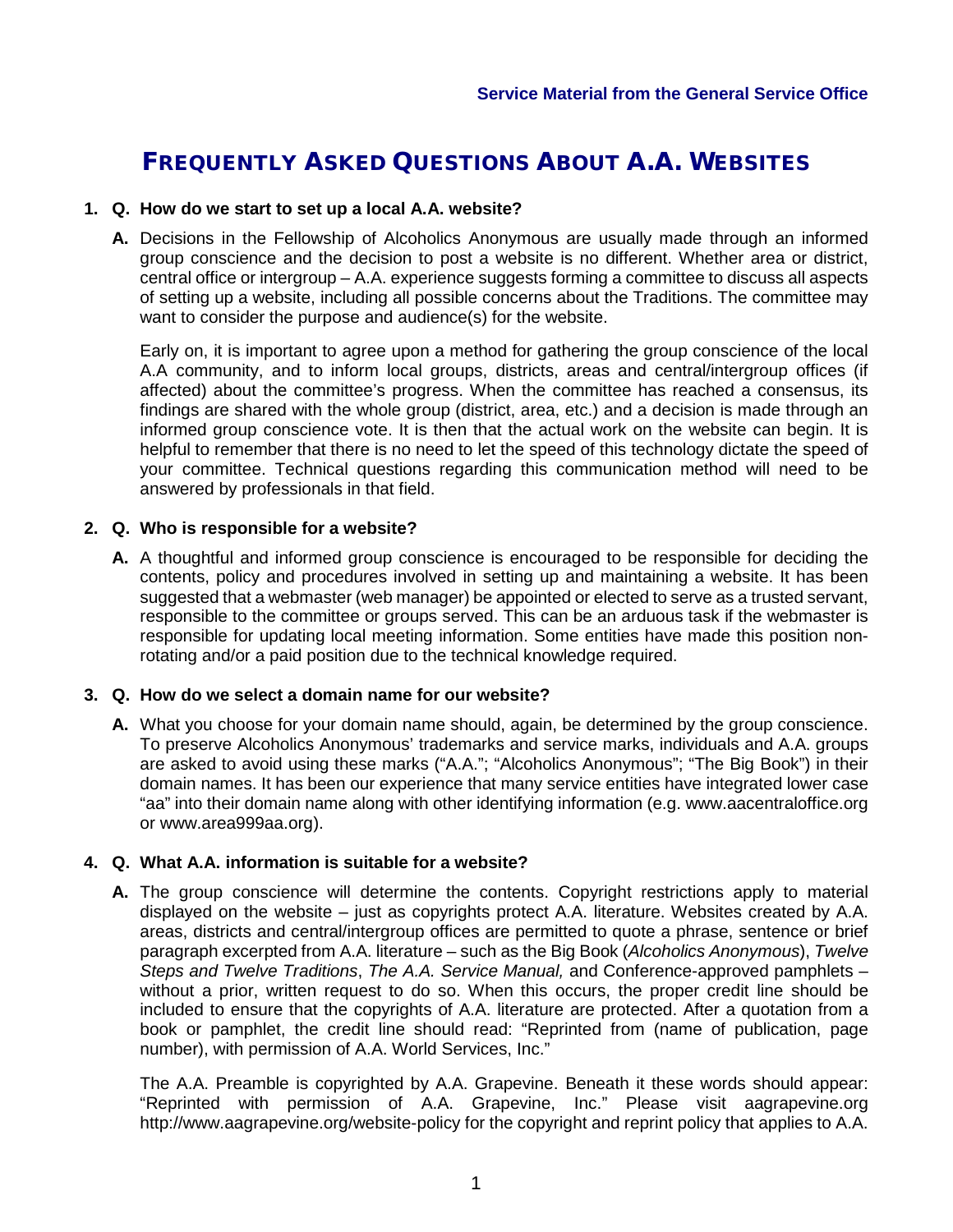Grapevine, Inc. content. If you wish to include items on your website that are currently available on the G.S.O. or Grapevine websites, we suggest that you link to the appropriate pages of those sites.

Aside from websites created by A.A. areas, districts and intergroups/central offices, all others wishing to include A.A. material on their websites must request permission from G.S.O. to do so.

# **5. Q. Who pays for a website?**

**A.** In keeping with our Seventh Tradition, A.A. pays its own expenses and this applies in cyberspace A.A. as well. Free web hosting sites are available on the Internet, but often require the inclusion of mandatory advertising space or links to commercial sites as consideration for their use. To avoid confusion and to guard against inadvertent association or promotion, care should be taken in selection of the web host site.

#### **6. Q. What about linking to other sites?**

**A.** Linking to other A.A. websites will often have the positive effect of significantly broadening the scope of your site. Information contained on these sites becomes instantly available to your visitors. However, since each A.A. entity is autonomous and has its own group conscience, a site to which you have linked may start to display information which your group conscience finds objectionable; and there is no way to know when this might occur or prevent it from happening. Linking to non-A.A. sites is even more problematic. Not only are they much more likely to display non-A.A. and/or controversial material, but linking might imply endorsement, if not affiliation, regardless of the contents. Experience strongly suggests that, when considering linking to another site, committees proceed with caution.

At G.S.O. we have attempted to avoid some of these pitfalls by confining our links to known A.A. service entities, and by incorporating mandatory exit disclaimer language when visitors are leaving aa.org. The mandatory exit applies even in those cases when someone wishes to use links we have included on our site, and we post a prominent notice to that effect.

#### **7. Q. How do I link to www.aa.org and www.aagrapevine.org?**

**A.** Alcoholics Anonymous World Services, Inc. (A.A.W.S.) provides web banners intended to facilitate navigation to the www.aa.org website. Web banners must link to the www.aa.org website and may not be altered in any way. A.A.W.S. reserves the right to have our web banners removed if we deem the content within which they are placed as contrary to the Twelve Traditions of Alcoholics Anonymous, or otherwise inappropriate.

For information on linking to www.aagrapevine.org, please contact Grapevine directly.

# **8. Q. What about anonymity?**

**A.** We observe all of A.A.'s principles and Traditions on our websites. As anonymity is the "spiritual foundation of all our Traditions," we practice anonymity on A.A. websites. Some A.A. websites contain password-protected sections for members only, but publicly accessible pages of an A.A. website have the potential for reaching the broadest possible audience and, therefore, require the same safeguards that we use at the level of press, radio and film. For more sharing on this topic, see the resource page *Anonymity — A Vital Spiritual Principle* on G.S.O.'s website.

# **9. Q. Will the General Service Office of A.A. provide specific direction for local websites?**

**A.** There is no central authority in Alcoholics Anonymous; hence, the General Service Office of A.A. does not provide specific direction for those building and maintaining local websites. Questions regarding the Traditions, contents, linking, etc. are determined by a local group conscience. G.S.O. is available to share collected experience on any subject, including websites. However, at